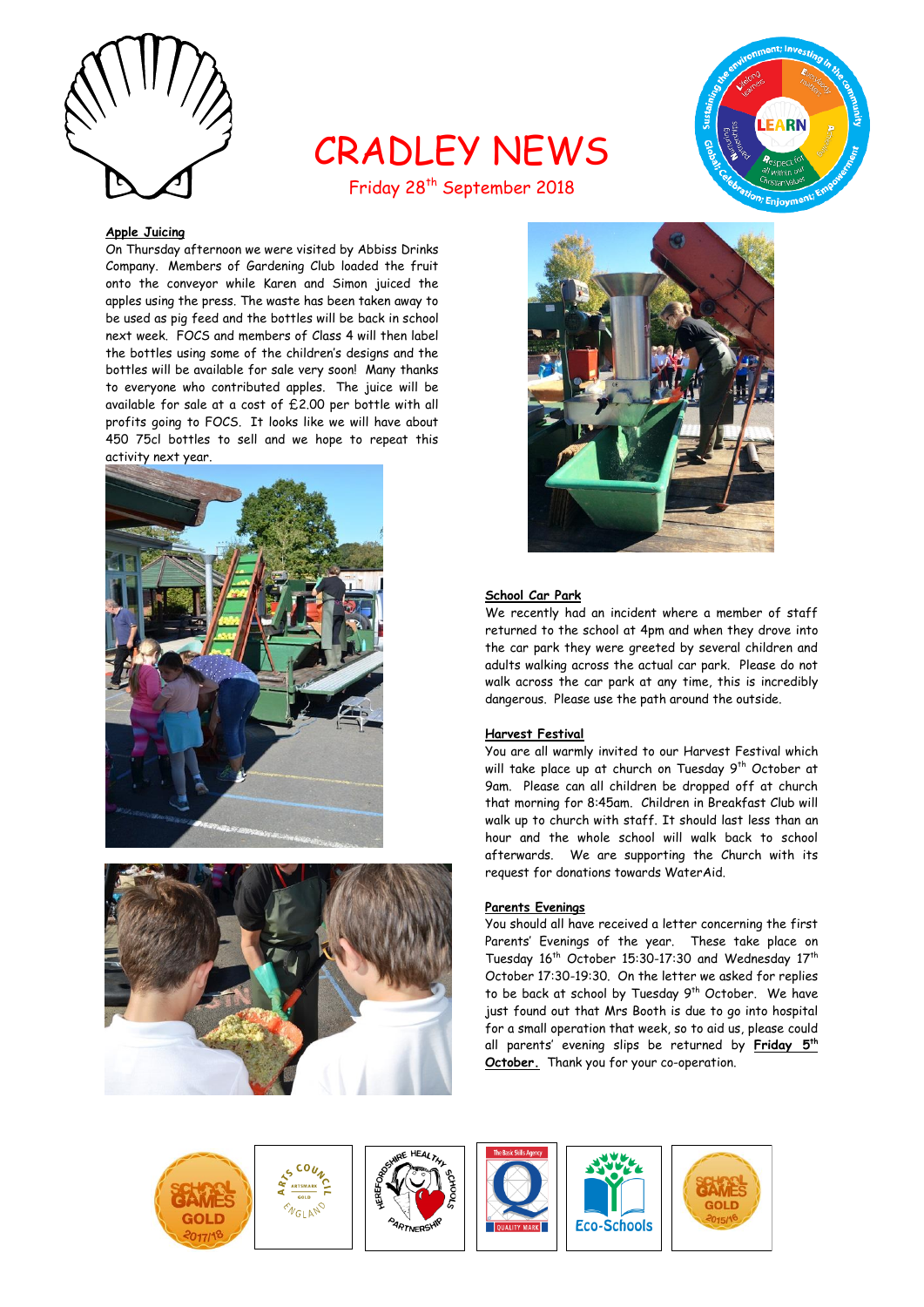## **Black Pepper Lunches**

You should all have received a leaflet this week giving further details concerning the lunch's provision that we will be moving to after half term. I am delighted to say that Mark from Black Pepper will be on hand at both Parents' Evenings to answer any further questions that you may have about the lunches, ordering or dietary requirements. There may even be some free samples!

#### **Digital Leaders**

On Wednesday, the Digital Leaders joined the teachers at a staff meeting run by an Apple Expert. This session talked us through how to get the most from the iPads as a tool for teaching. We looked at the capabilities of Keynotes. The Digital Leaders were a great support and we hope they can now take their knowledge and support the teachers further. Thanks very much to the four of them for giving up their time.



# **Cradley Village Community & Heritage Day**

What a delight to have such a fantastic display up at the church as part of the recent Heritage weekend. It was liked so much we have been asked to leave it up there for a couple of weeks. Thank you to Mrs Jones for gathering the display together.



# **FOCs**

What a lot of apples! Thank you to everyone for doing so well with the apple collecting! The juice is now being pasteurised and will come back to us once it has been bottled. We will then need your help to label the bottles and sell it to raise funds for FOCS. Thank you Sally, Ms George, and all those keen helpers.

Please remember to reserve your tables at the Red Lion for the FOCS Quiz night on Tues 2<sup>nd</sup> October at 8pm.

Vacancies! FOCS are looking for volunteers to take up the role of Vice Chair & Secretary, and hope to confirm these roles at our AGM on Monday 8th October, 7pm at school. If you would like to volunteer for these, please let the school know in the first instance. We are of course always looking for additional helpers for events, however big or small, and will be talking Christmas Fairs very soon! Please come along to the AGM on the  $8^{\text{th}}$ .

Cradley Cubs and Beavers would like to pass on thanks to children from the school who helped out on their stand at the village community day last weekend. They designed a stand and talked about the fun and activities involved, and received lots of positive feedback.

## **Nursery**

This week we've been looking at the 'Lady Bird Heard' Story and we have all thoroughly enjoyed counting the dots on the ladybird stones with Lauren in this week's Maths activity. We've continued to make a mess this week and the children have loved learning how to make our own flour mud to roll the farm animals in for a mud bath. We've been re-enacting the story of the three little pigs with Katrina on Wednesday using puppets to act out the story. The sun has been shining beautifully outside in the afternoons this week and we've all taken full advantage of getting outside playing with the water wall and having a good run on the field. We finished off the week with a nature hunt for our welly walk, all of the children had a bucket each to collect lots of lovely parts of nature we could find.





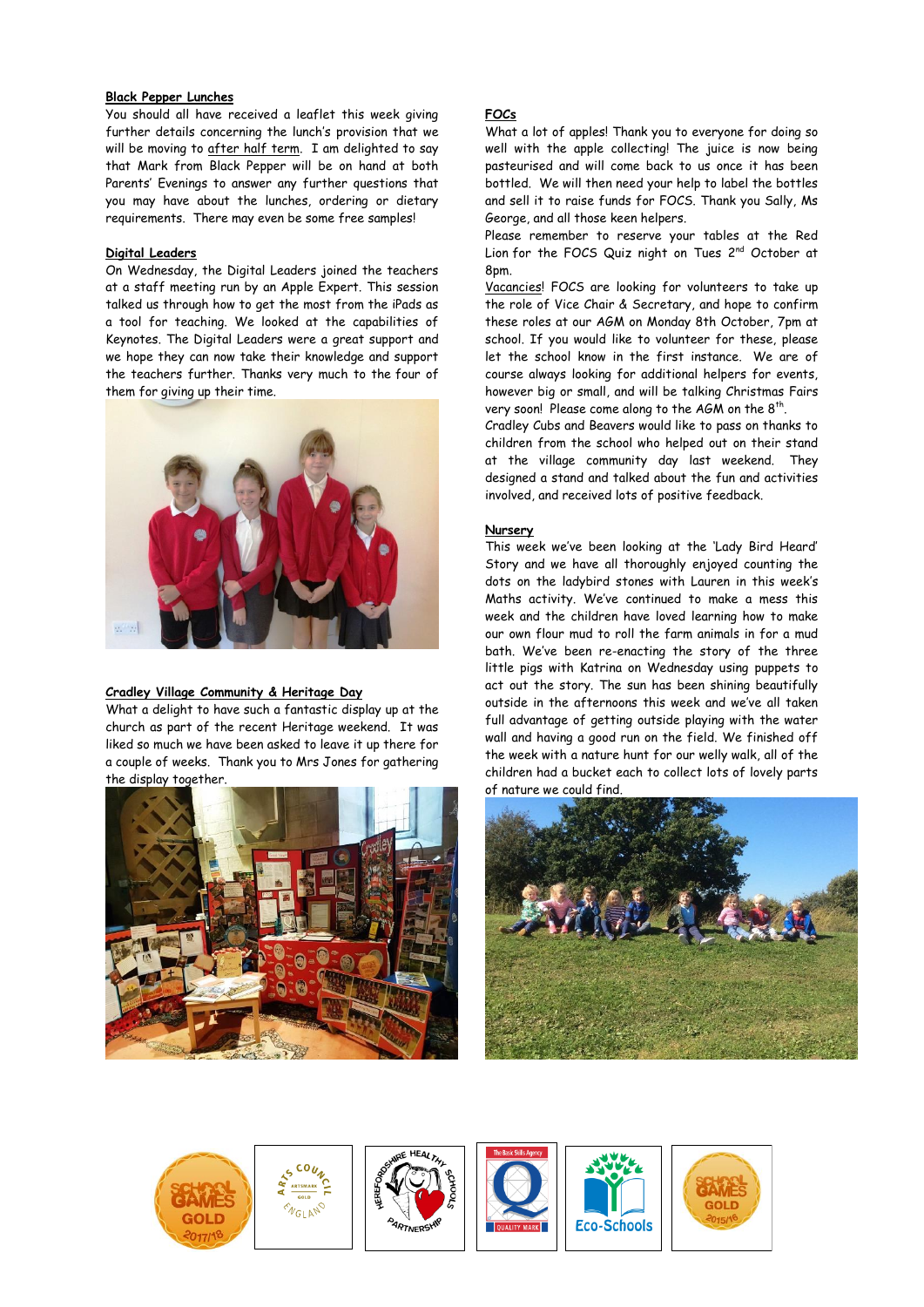# **Class 1**

Autumn is here and we have been looking at changes in the environment down at Forest School and building homes for our little buddies. We have been learning an Autumn poem off by heart with actions and story maps and getting ready for our Harvest Festival celebrations at church. In RE we have been reading about St James the fisherman and how he is linked to our church and uniform. In topic we have been chatting to Orville Wright about the first flight and learning more about planes. Lots of water related games in PE...sharks and fishes, trawler team games and finishing off our REAL PE unit on counter-balance. In maths we have been looking at repeating patterns in nature. See if you can spot any this weekend.





#### **Class 2**

This week in Class 2 we have begun learning about Atlantic salmon in preparation for our Harvest Festival performance. We found out all about their life cycle and learned about the great distances they travel during their lifetimes. In maths we have been working on addition and subtraction and in English we are continuing to write our 'Rosie Revere Engineer' stories using some of our own ideas.

# **Class 3**

Excitement is rising in Class 3 as plans are progressing with the creation of our Anglo-Saxon village. Where would be a good place for the village? We decided we need water, wood for fuel, land for farming and a way of protecting ourselves. We can't wait to get started.

In maths we have been studying how to count up to find change, our fantasy stories are developing well in English and we are getting confident at greeting each other in French. Tres Bon!

#### **Class 4**

This week, in English, Class 4 have been writing sections of a fantasy story and learning new writing techniques, from fronted adverbials and compound sentences to dashes and brackets for parenthesis. In Maths, we have been learning about column addition of 4 and 5 digit numbers and then solving problems using our skills. In the afternoons Year 5 have had a great time swimming whilst Year 4 developed their hockey skills and started programming using Scratch. We have also continued with our Pop Art topic, creating a piece of work in the style of Roy Liechtenstein and we have looked at the human and geographical features of Mexico, creating our own maps with a key.

#### **Class 5**

This week we have been writing about life in the trenches in WW1, and about the rigours of training for soldiers during the Great War, as we continue reading 'Private Peaceful' together. In maths, we have been reasoning using place value and negative numbers. In topic we learned about the earliest 'moving images' - the shadow puppets of Java, and we have been making our own. In R.E we looked at the architecture of Coventry Cathedral and the artwork inside it, and learned the story behind the re-building of this great Cathedral after the bombing of Coventry during WW1.

#### **Stars of the Week**

- **Nursery** Arian Evans for taking a risk
- George Taylor for being positive **Class** 1 Frankie Taylor for being co-operative
- Neve Philpotts for being co-operative
- **Class 2** Toby Boniface for independence in Maths Daniel Jeffries for perseverance in English
- **Class 3** Ben Griffiths for taking pride in his work Amber Thompson for being brave
- **Class 4** Freddie Knowles, Toby Cooper, Frazer Tilsley-Eaton & William Malloy for working cooperatively and being kind
- **Class 5** Tilly Bentley-Price for independence in Maths Oscar Robertson for being persistent

#### **Value of the Month PATIENCE**

Better a patient person than a warrior, one with selfcontrol than one who takes a city. Proverbs 16:32 Chosen by Mrs Robb Class 1 teacher